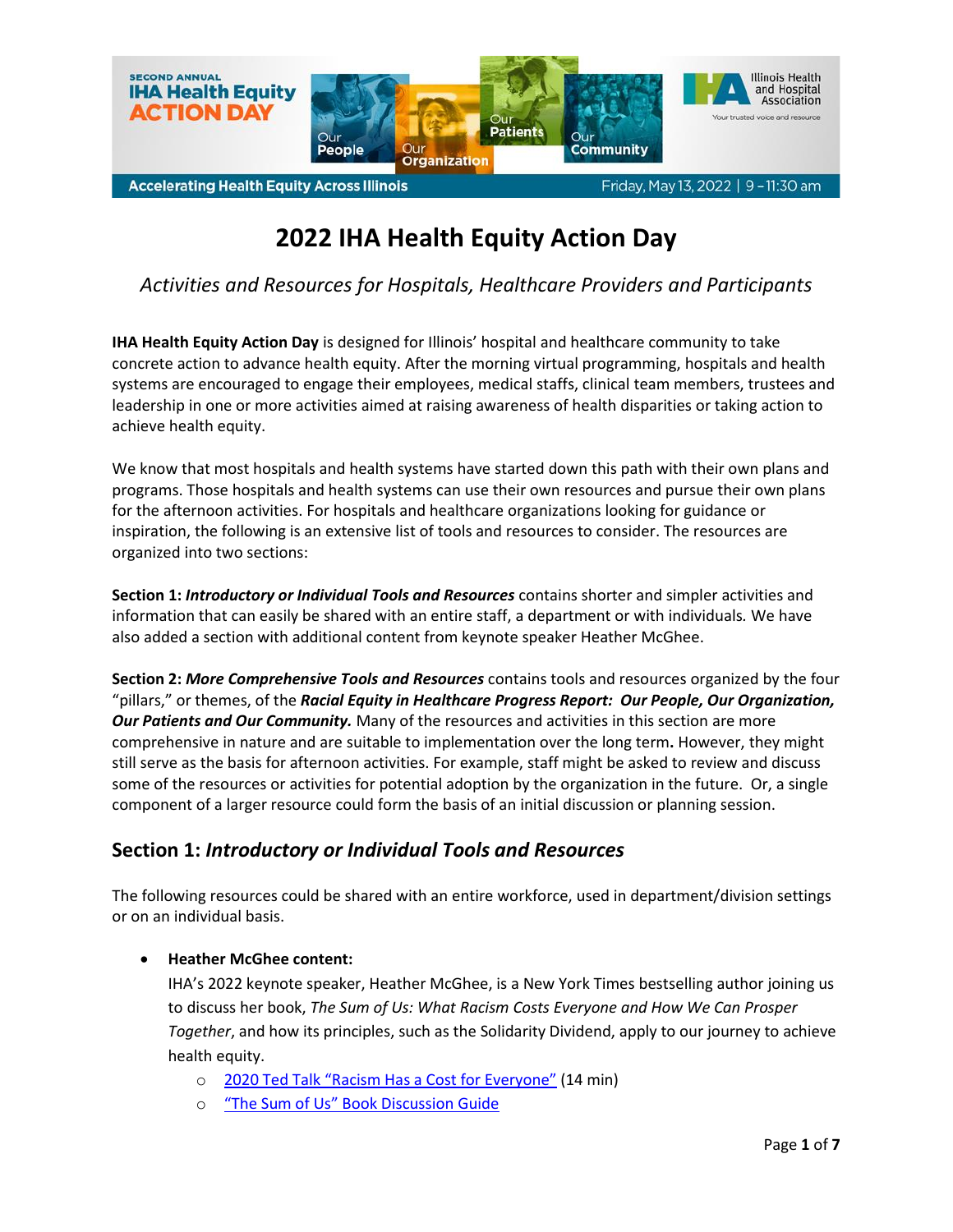

Friday, May 13, 2022 | 9 - 11:30 am

- o New York Times Op-[Ed: The Way Out of America's Zero](https://www.nytimes.com/2021/02/13/opinion/race-economy-inequality-civil-rights.html?searchResultPosition=1)-Sum Thinking on Race and **[Wealth](https://www.nytimes.com/2021/02/13/opinion/race-economy-inequality-civil-rights.html?searchResultPosition=1)**
- o *COMING SOON: Full interview with Heather McGhee from IHA's 2022 Health Equity Action Day*
- [TED Talks Playlist: The Link Between Health and Racism.](https://www.ted.com/playlists/567/the_link_between_health_and_racism) Nine videos (less than 20 minutes each) that explore various aspects of racial health disparities. One or more videos could be used as a primer or as discussion starters.
- [What Is Health Equity, and Why Does It Matter?](https://www.youtube.com/watch?v=NWNgUXyvDuo) Produced by the Institute for Healthcare Improvement, this is a 30-minute interview with David R. Williams, PhD, MPH, Professor of Public Health, at the Harvard T.H. Chan School of Public Health. It's a good primer and discussion starter.
- [IHI Video Series.](http://www.ihi.org/education/IHIOpenSchool/resources/Pages/AudioAndVideo/David-Williams-Don-Berwick-What-Is-Health-Equity-And-Why-Does-It-Matter.aspx) This is the same interview with Williams but broken into eight shorter segments. Links to transcripts as well as discussion questions are included.
- **[TED Talk: How Inequality Kills,](https://www.youtube.com/watch?v=wVu6c8RGf8Q) with Dr. David Ansell, Senior Vice President of Community Affairs,** Rush University Medical Center, author of *The Death Gap*, and Co-Chair of IHA's Health Equity Leaders' Workgroup. With a specific focus on Chicago, but applicable in all regions, this 15 minute video is a good primer and discussion starter.
- [TEDx Talk: Allegories on Race and Racism.](https://www.youtube.com/watch?v=GNhcY6fTyBM) Dr. Camara Jones, a physician and leading speaker on racism in healthcare, shares four allegories on "race" and racism. She hopes these "telling stories" empower you to make changes.
- [TED Talk: Social Determinants of Health,](https://www.youtube.com/watch?v=qykD-2AXKIU) with Dr. Claire Pomeroy, President of the Albert and Mary Lasker Foundation. 15-minute video.
- [Disparities in Health and Health Care: 5 Key Questions and Answers.](https://www.kff.org/racial-equity-and-health-policy/issue-brief/disparities-in-health-and-health-care-5-key-question-and-answers/) Produced by the Kaiser Family Foundation, this is approximately 15 pages of printed material with some charts that provide basic, foundational information about health disparities.
- American Medical Association: [Prioritizing Equity Video Series.](https://www.ama-assn.org/delivering-care/health-equity/prioritizing-equity-video-series) The series illuminates how COVID-19 and other determinants of health uniquely impact marginalized communities, public health and health equity, with an eye on both short- and long-term implications.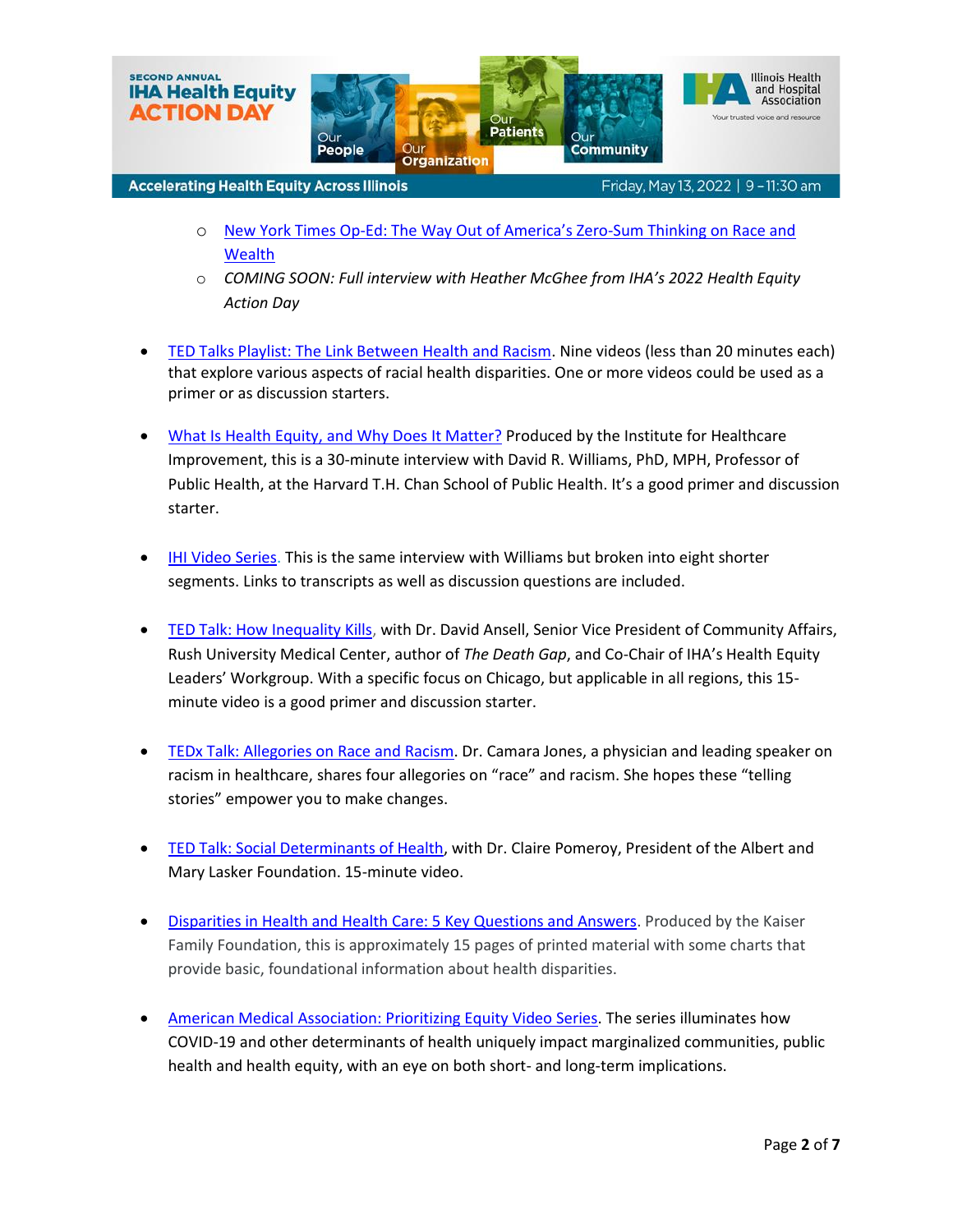

Friday, May 13, 2022 | 9 - 11:30 am

- American Medical Association: [Strategic Plan to Embed Racial Justice and Advance Health](https://www.ama-assn.org/about/leadership/ama-s-strategic-plan-embed-racial-justice-and-advance-health-equity)  [Equity](https://www.ama-assn.org/about/leadership/ama-s-strategic-plan-embed-racial-justice-and-advance-health-equity). Download the PDF of the AMA's plan. While it is over 80 pages, you can use parts of it as a primer or discussion starter. For example, see the Executive Summary or Section 1 – Background and Primer.
- [The New England Journal of Medicine: How Structural Racism Works.](https://www.team-iha.org/files/non-gated/quality/nejm-how-structural-racism-works.aspx?ext=.pdf) This six-page article identifies and explores racist policies as the root cause of racial health inequities in the U.S. Download the PDF as a primer or discussion starter.
- Campaign for Action: [Health Equity Toolkit.](https://campaignforaction.org/resource/equity-toolkit/) This document provides the tools, resources and information that nurses, as well as Action Coalitions and their partners, need to address social determinants of health—those conditions in which people are born, grow, live, work and age, including social and economic factors that greatly influence people's health.
	- o Building Coalitions To Promote [Health Equity: A Toolkit for Action](https://campaignforaction.org/wp-content/uploads/2021/05/AARP_CCNA_HealthEquityToolkit_041522_111.pdf)
	- $\circ$  [The Campaign for Action's Health Equity Toolkit:](https://campaignforaction.org/webinar/how-to-use-share-health-equity-toolkit/) How to Use It and Share It
- [Centers for Medicare & Medicaid Services \(CMS\):](https://www.cms.gov/About-CMS/Agency-Information/OMH/equity-initiatives/framework-for-health-equity) Framework for Health Equity. The CMS Office of Minority Health released this framework to address health disparities as a foundational element across CMS work – in all of its programs and across every community. Using five priority areas, CMS will use this framework to design, implement, and operationalize policies and programs to support health for all people served by its programs.
	- o [Full CMS Framework for Health Equity 2022-2032 \(PDF\)](https://www.cms.gov/sites/default/files/2022-04/CMS%20Framework%20for%20Health%20Equity_2022%2004%2006.pdf)
- [The National Rural Health Resource Center](https://www.ruralcenter.org/resource-library/health-equity) provides and articles on health equity in rural areas.
- [The Rural Health Information Hub](https://www.ruralhealthinfo.org/topics/rural-health-disparities) shares resources and information specific to rural health disparities.

## **Section 2:** *More Comprehensive Tools and Resources*

### **Pillar 1:** *Our People*

The resources in this section focus on Board and leadership team demographics; employee engagement in anti-racist, implicit bias and racial health disparity trainings; and pay equity.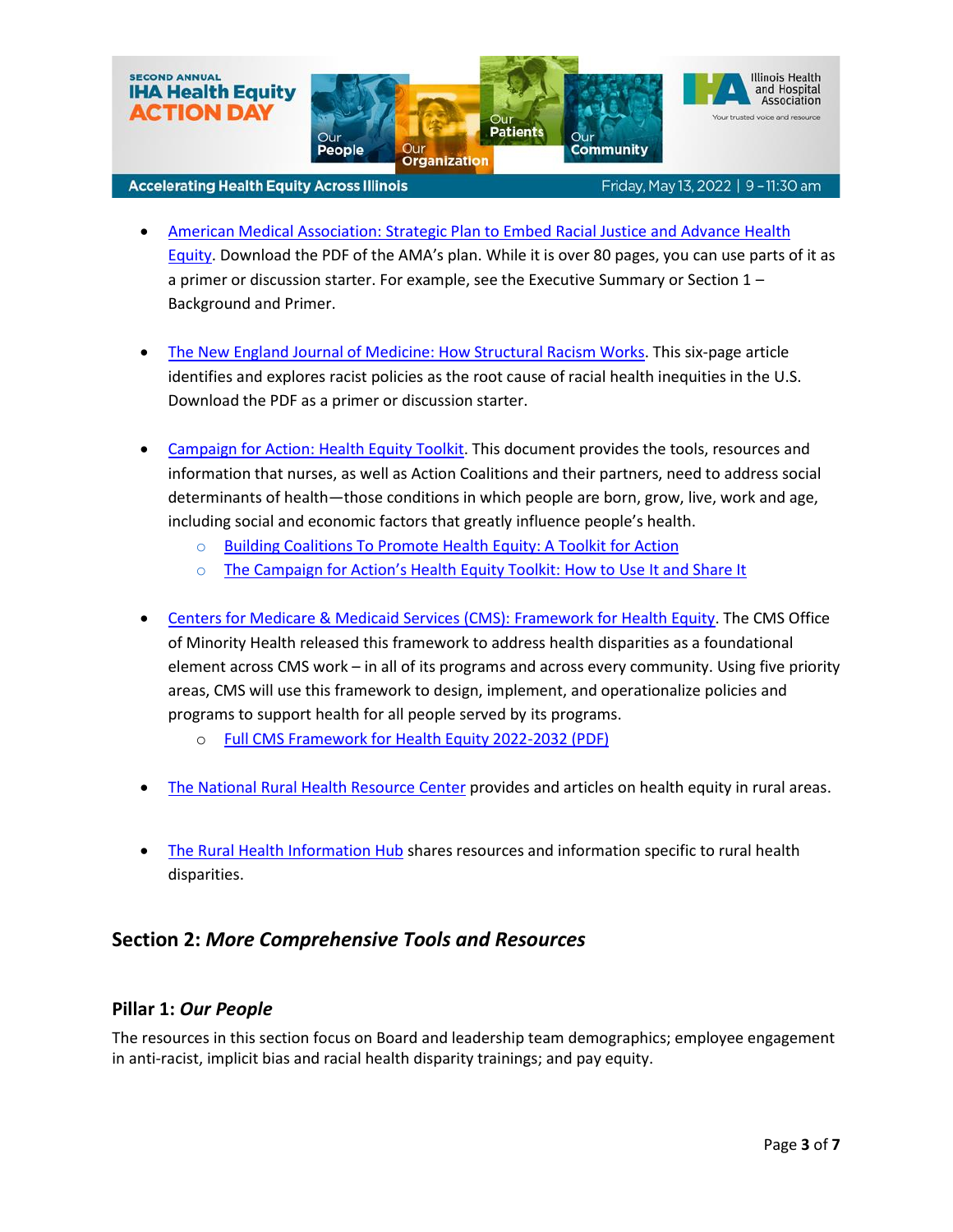

Friday, May 13, 2022 | 9 - 11:30 am

A diverse Board and staff promotes inclusion, better provider-patient communication and greater accessibility to all individuals compared to a homogenous workforce that further exacerbates current health disparities. Actively listening and incorporating diverse opinions, as well as constant reflection of internal biases and engagement in anti-racist programs/trainings, need to be present at all levels for real progress in an organization. Specific tools and resources are identified below.

- American Hospital Association:
	- o [Recruiting for a Diverse Health Care Board](https://trustees.aha.org/recruiting-diverse-health-care-board)
	- o Health Equity Resource Series: [Training and the Culture of Learning](https://ifdhe.aha.org/system/files/media/file/2021/05/ifdhe_cultural_learning_toolkit_2.pdf)
	- o [Becoming a Culturally Competent Health Care Organization](http://www.hpoe.org/Reports-HPOE/becoming_culturally_competent_health_care_organization.PDF)
	- o [4 Ways Health Care Organizations Can Utilize the Implicit Association Test \(IAT\)](https://www.aonl.org/system/files/media/file/2019/04/ifd-implicit-association-0419.pdf)
- [CLAS Standards:](https://www.cms.gov/About-CMS/Agency-Information/OMH/Downloads/CLAS-Toolkit-12-7-16.pdf) The Centers for Medicare & Medicaid Services' practical guide to implementing the Culturally and Linguistically Appropriate (CLAS) Standards.
- [Conscious & Unconscious Biases in Health Care:](https://nccc.georgetown.edu/bias/index.php) This course focuses on conscious and unconscious biases in healthcare and their impact on people who are disproportionately affected by disparities in health and healthcare. It offers an array of innovative activities, based on current evidence and best practices, that are intended to diminish the negative impact of biases.
- American Academy of Family Physicians[: Implicit Bias Facilitator Guide and Associated Activities](https://www.aafp.org/dam/AAFP/documents/patient_care/health_equity/implicit-bias-training-facilitator-guide.pdf)
- The Society for Human Resource Management: [The Importance of Pay Equity](https://www.shrm.org/hr-today/news/hr-magazine/spring2020/pages/importance-of-pay-equity.aspx)
- Lucidchart Blog: [A Guide to Pay Equity Analysis](https://www.lucidchart.com/blog/pay-equity-analysis)

### **Pillar 2:** *Our Organization*

The resources in this section focus on plans and tools that organizations use to evaluate their efforts toward racial health equity and anti-racism. Engaging with different tools and trainings focused on these topics can help organizations better understand and engage with their patients who experience barriers to health access and care.

Self-reported data relating to race, ethnicity and language (REaL); sexual orientation and gender identity (SOGI); and social determinants of health (SDoH) are vital in identifying and reporting inequities in care. As a result, providers can better serve their patients and communities and implement needed services or programs. Specific tools and resources are identified below.

American Hospital Association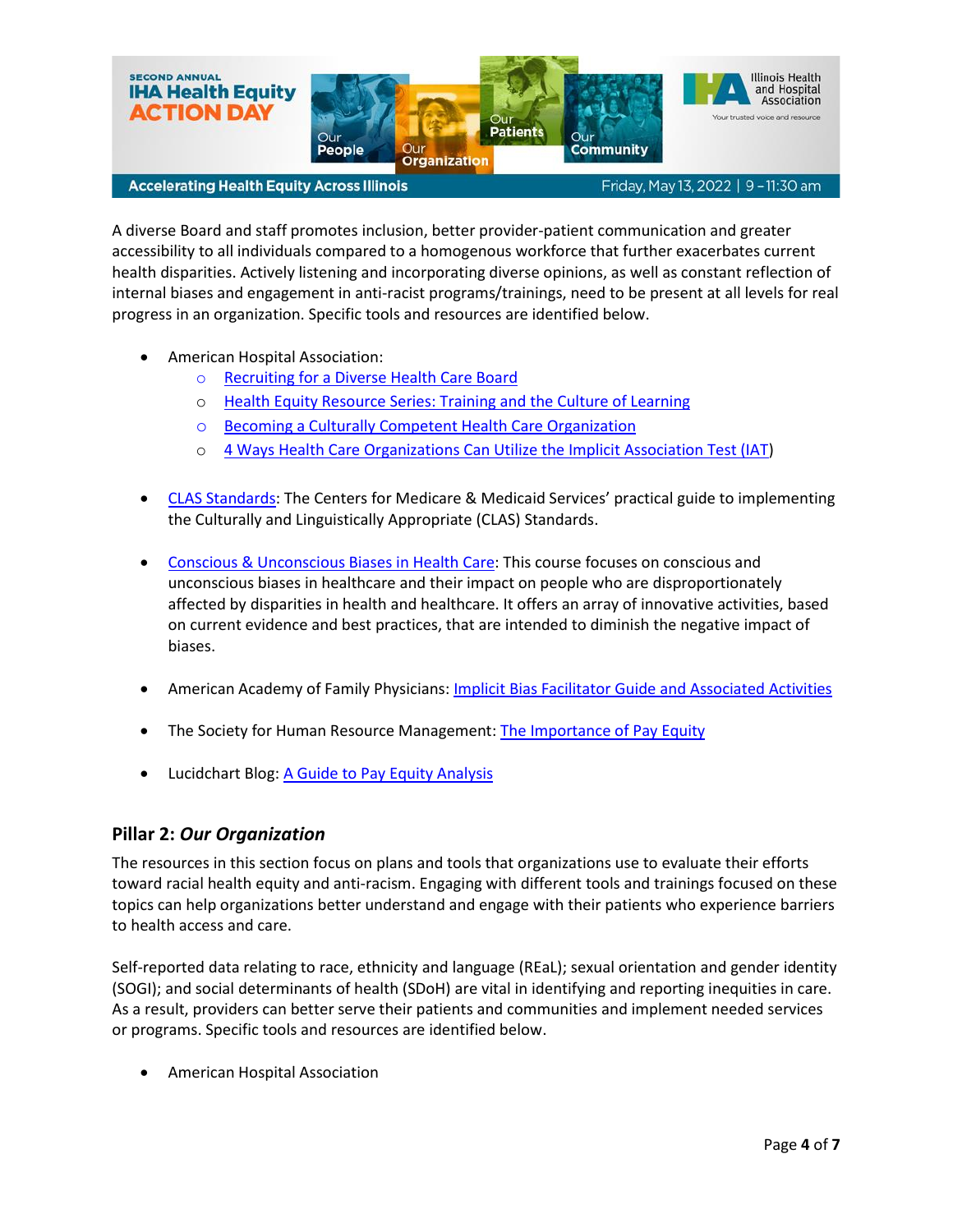

Friday, May 13, 2022 | 9 - 11:30 am

- o [Health Equity Resource Series:](https://ifdhe.aha.org/system/files/media/file/2021/04/ifdhe_real_data_toolkit_1.pdf) Data-Driven Care Delivery Data Collection, [Stratification and Use](https://ifdhe.aha.org/system/files/media/file/2021/04/ifdhe_real_data_toolkit_1.pdf)
- o [Addressing Health Care Disparities through Race, Ethnicity and Language \(REaL\) Data](https://ifdhe.aha.org/system/files/media/file/2020/06/ifdhe_real_data_resource.pdf)
- o [Health Equity, Diversity & Inclusion Measures for Hospitals and Health System](https://www.aha.org/system/files/media/file/2020/12/ifdhe-inclusion-dashboard-FINAL.pdf)  **[Dashboards](https://www.aha.org/system/files/media/file/2020/12/ifdhe-inclusion-dashboard-FINAL.pdf)**
- o [How Advancing Racial Equity Can Create Business Value](https://ifdhe.aha.org/how-advancing-racial-equity-can-create-business-value)
- o [Inclusive, Local Hiring: Building the Pipeline to a Healthy Community](https://www.healthycommunities.org/inclusive-local-hiring-building-pipeline-healthy-community)
- America's Essential Hospitals: [Resources on Structural Racism.](https://essentialcommunities.org/) America's Essential Hospitals has compiled resources on advancing population health and addressing structural racism.
- [Racial Equity Action Plan:](https://www.racialequityalliance.org/wp-content/uploads/2016/11/GARE-Racial-Equity-Action-Plans.pdf) "How-to" manual for a racial equity action plan from the Government Alliance on Race and Equity.
- [Racial Health Equity and Anti-Racist Action Plans](https://www.racialequitytools.org/plan/action-plan/action-plan-examples): Racial Equity Tool's compilation of existing racial health equity action plans.
- [Supplier Diversity:](https://www.aha.org/system/files/hpoe/Reports-HPOE/2015/2015_supplier_diversity_FINAL.pdf) Health Research & Educational Trust's guide to increasing supplier diversity through the use of action steps and plans.
- [Healthcare Anchor Network:](https://healthcareanchor.network/) A national collaboration of 60 leading healthcare systems building more inclusive and sustainable local economies, including toolkits on [Inclusive, Local Hiring](https://healthcareanchor.network/2019/11/inclusive-local-hiring/) and [Impact Purchasing.](https://healthcareanchor.network/2019/11/inclusive-local-sourcing/) More resources from the Healthcare Anchor Network are below in Pillar 4: "Our Community."
- Centers for Disease Control and Prevention[: Social Determinants of Health](https://www.cdc.gov/socialdeterminants/index.htm)
- SOGI [The Most Important Terms to Know.](https://www.renown.org/blog/sogi-the-most-important-terms-to-know/#:~:text=SOGI%20stands%20for%20sexual%20orientation,others%20with%20dignity%20and%20respect.) BestMedicine by Renown Health

### **Pillar 3:** *Our Patients*

The resources in this section focus on the patient experience and an organization's dedication to evaluating patient safety and health outcomes to unveil underlying disparities and implement care improvement projects. Specific tools and resources are identified below.

- Agency for Healthcare Research and Quality: [What Is Patient Experience?](https://www.ahrq.gov/cahps/about-cahps/patient-experience/index.html#:~:text=Patient%20Experience%20Defined,and%20other%20health%20care%20facilities.)
- American Hospital Association: "[Screening for Social Needs: Guiding Care Teams to Engage](https://www.aha.org/toolkitsmethodology/2019-06-05-screening-social-needs-guiding-care-teams-engage-patients#:~:text=Toolkits%2FMethodology-,Screening%20for%20Social%20Needs%3A%20Guiding%20Care%20Teams%20to%20Engage%20Patients,a%20barrier%20to%20good%20health.)  [Patients](https://www.aha.org/toolkitsmethodology/2019-06-05-screening-social-needs-guiding-care-teams-engage-patients#:~:text=Toolkits%2FMethodology-,Screening%20for%20Social%20Needs%3A%20Guiding%20Care%20Teams%20to%20Engage%20Patients,a%20barrier%20to%20good%20health.)"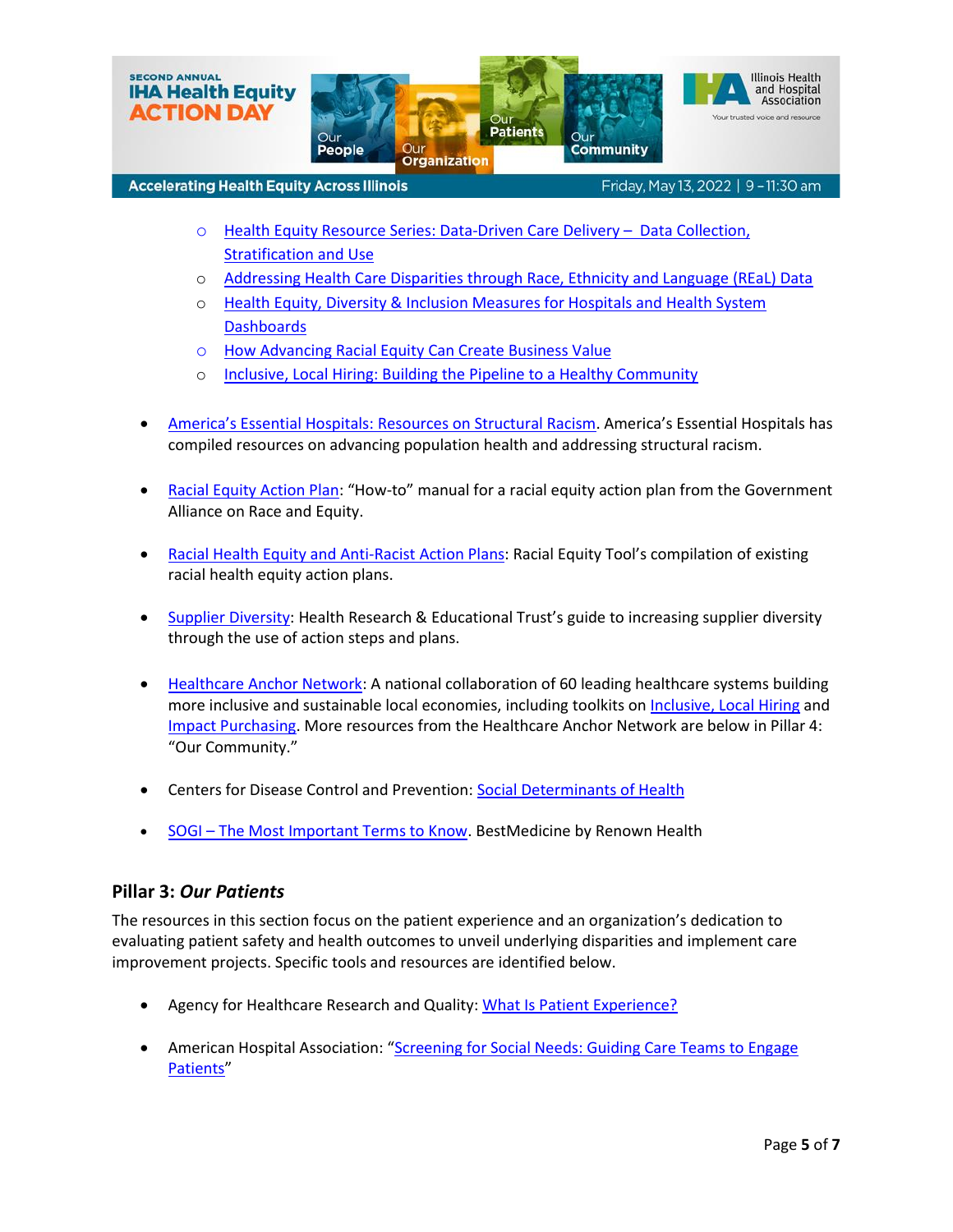

- Illinois Health and Hospital Association: [Charity Care and Financial Assistance](https://www.team-iha.org/finance/charity-care-financial-assistance) resources to help ensure patients can access needed healthcare and obtain financial assistance.
- [Creating a Toolkit to Reduce Disparities in Patient Engagement](https://www.alliance4ptsafety.org/IHAMAPS/media/media/Creating_a_Toolkit_to_Reduce_Disparities_in-12.pdf)
- National Academy of Medicine: [Patient and Family Engaged Care: An Essential Element of Health](https://nam.edu/patient-and-family-engaged-care-an-essential-element-of-health-equity/)  [Equity.](https://nam.edu/patient-and-family-engaged-care-an-essential-element-of-health-equity/)

### **Pillar 4:** *Our Community*

The resources in this section focus on ways healthcare organizations can engage with community partners to reduce health disparities and achieve health equity.

Community engagement is fundamental to creating lasting change and improvements in the healthcare system because of its ability to widen organizational possibilities for care improvement. Without the collaboration and consideration of unique, diverse perspectives, healthcare planning and implementation falls to the wayside. Resources and tools to engage in these practices are identified below.

- American Hospital Association
	- o [Community Partnerships: Strategies to Accelerate Health Equity](https://ifdhe.aha.org/system/files/media/file/2021/08/ifdhe_community_partnership_toolkit.pdf)
	- o [A Playbook of Fostering Hospital-Community Partnerships to Build a Culture of Health](https://www.aha.org/system/files/hpoe/Reports-HPOE/2017/A-playbook-for-fostering-hospitalcommunity-partnerships.pdf)
	- o Building Hospital-Community Partnerships: [Leveraging strengths to improve community](https://trustees.aha.org/building-hospital-community-partnerships)  [health](https://trustees.aha.org/building-hospital-community-partnerships)
	- o [Creating Effective Hospital/Community Partnerships to Build a Culture of Health](https://www.aha.org/system/files/hpoe/Reports-HPOE/2016/creating-effective-hospital-community-partnerships.pdf)
	- o [Societal Factors that Influence Health: A Framework for Hospitals](https://www.aha.org/system/files/media/file/2020/12/SocietalFactorsFramework-12-2020.pdf)
- Centers for Disease Control and Prevention[: Health Equity Guide: Meaningful Community](https://www.cdc.gov/nccdphp/dnpao/state-local-programs/health-equity-guide/pdf/health-equity-guide/Health-Equity-Guide-sect-1-2.pdf)  [Engagement in Health and Equity](https://www.cdc.gov/nccdphp/dnpao/state-local-programs/health-equity-guide/pdf/health-equity-guide/Health-Equity-Guide-sect-1-2.pdf)
- [Healthcare Anchor Network:](https://healthcareanchor.network/)
	- o [Inclusive, Local Hiring Toolkit](https://healthcareanchor.network/2019/11/inclusive-local-hiring/)
	- o [Impact Purchasing Toolkit](https://healthcareanchor.network/2019/11/inclusive-local-sourcing/)
	- o [Place-based Investing Toolkit](https://healthcareanchor.network/2019/11/place-based-investing/)
	- o [The Anchor Mission Playbook](https://healthcareanchor.network/2019/11/the-anchor-mission-playbook/)
	- o [Embracing an Anchor Mission](https://healthcareanchor.network/2019/11/embracing-an-anchor-mission/)